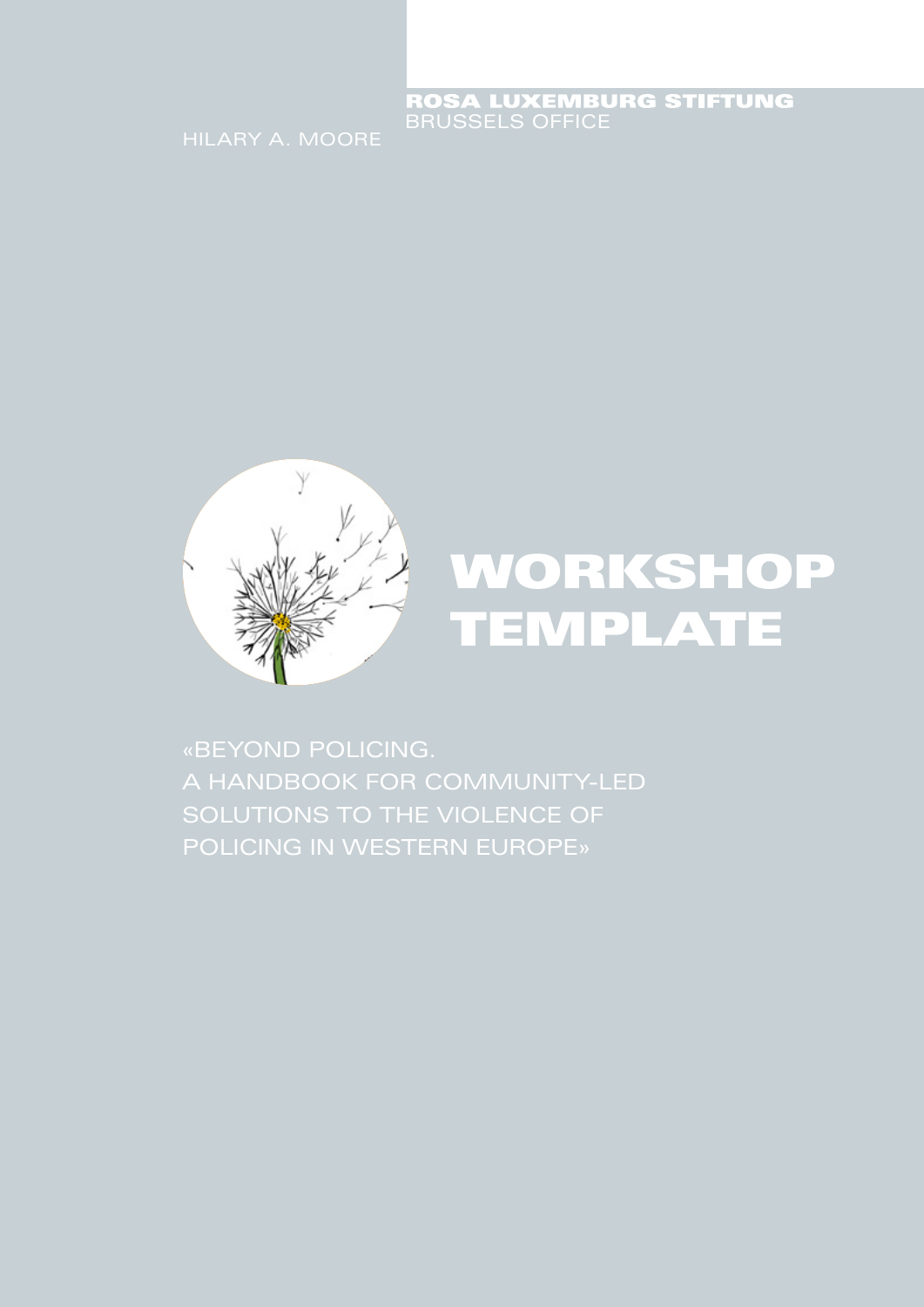### **GOALS**

- > For people to think about why police exist (to maintain status quo, to keep poor and peBodyople of colour in check); provide some historical understanding of policing.
- > Encourage participants to start thinking about a world without police.
- > Give clear examples of what resistance to policing looks like in general and in their local area.
- > Start thinking of ways they can refrain from calling the police and use alternative resources/strategies.
- > Generate ideas about where to plug in to local resistance.

| Duration:  | 2 hours                      |
|------------|------------------------------|
| Materials: | paper, pens, poem, name tags |

## **WELCOME (20 MINUTES)**

- > Welcome to the space.
- > Introduction of facilitators and participants.
- > Participants turn to a partner and ask each other: what motivates you in this political moment?
- > In a big group, take turns to share names, gender pronouns, access needs, and group affiliations.
- > Discuss group agreements for how we treat each other today.
- > Share goals for the workshop: participants to think collectively beyond policing, to leave with clear examples of what resistance to policing looks like, and to start thinking of ways they can refrain from calling the police and use alternative resources/strategies.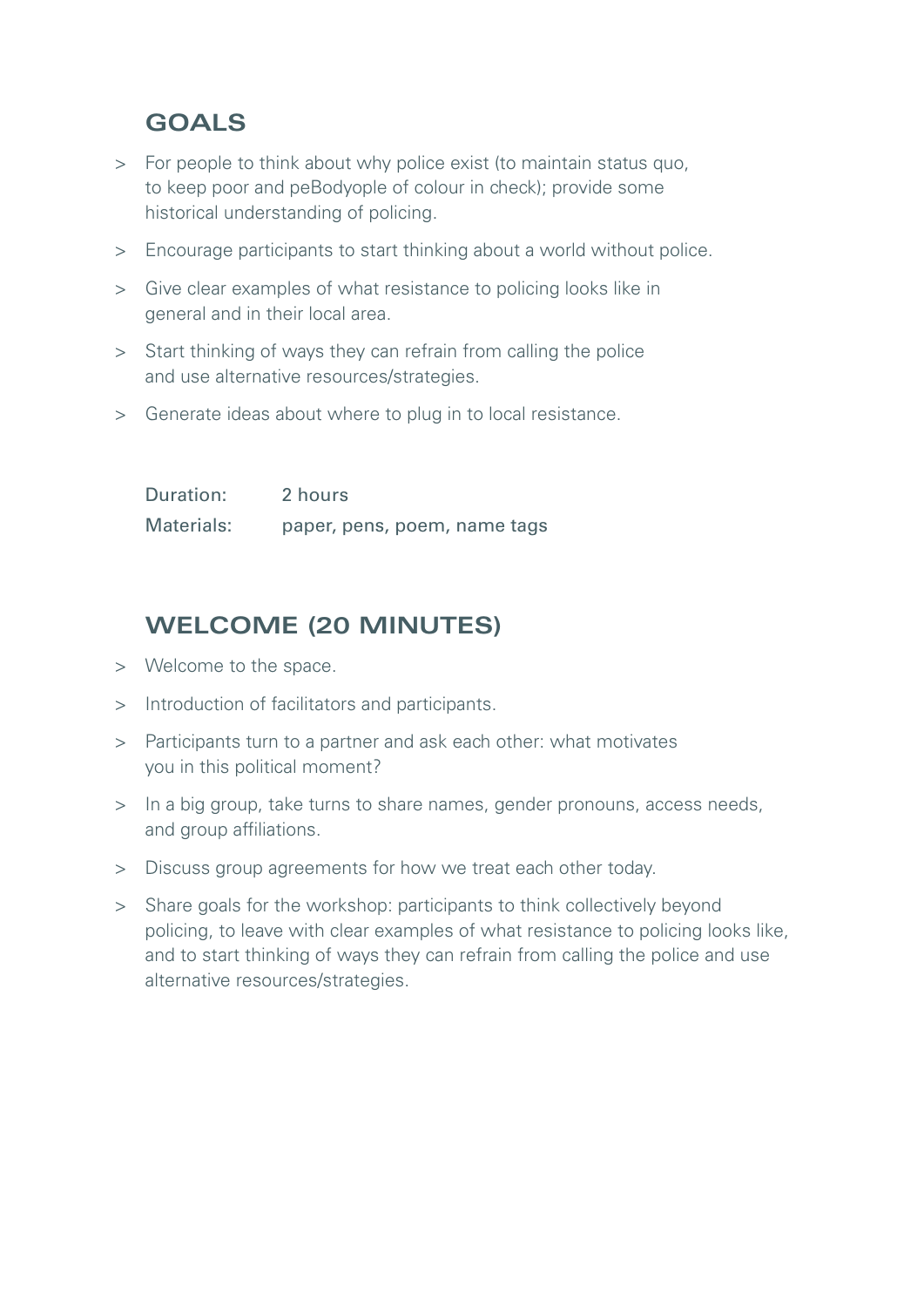## **VISIONING PRACTICE (20 MINUTES)**

- > A collective practice in creative thinking. Often, we are clearer on the problems than we are on possible solutions. This exercise is an opportunity to connect to our visions.
	- # Question for the group: What movements in history have held a powerful vision, against seemingly impossible odds, and through tenacity won out?
- > Share the poem "Imagine the Angels of Bread" by Martín Espada.
- > Get comfortable and think about your answers to these questions:
	- # What's your vision of the world we're working towards?
	- # What's your vision of social justice?
	- # What would need to change in your home, family, community, city to eliminate violence?
	- # How would people relate to each other?
	- # What would children do after school?
	- # Where would food come from?
	- # What quality of water would babies drink?
	- # What jobs or work roles would still exist?
	- # How would people relate to resources and the planet?
	- # Would there be fresh air? Let yourself feel that.
	- # What would be valued, who would be valued, and how?
	- # What kind of institutions would or wouldn't exist in your region, or at all?
	- # What kind of services or support would people be offered?
	- # What values would the economy be based on?
	- # How would decisions get made about things affecting your region?
	- # How would conflict and people hurting each other be dealt with?
	- # What would housing and healthcare be like?
	- # What would people do for inspiration and joy?
	- # What would art look and sound and feel like?
	- # Think about other communities or other places… Are there ways people are organised and values they share that inspire you? Are there things that you draw from your community or family that inspire parts of your vision?
- > Solo reflection: Journal, draw or imagine that vision.
- > Group discussion: Was that easy or difficult? What kinds of things have movements before us had to fight to win that we might take for granted today?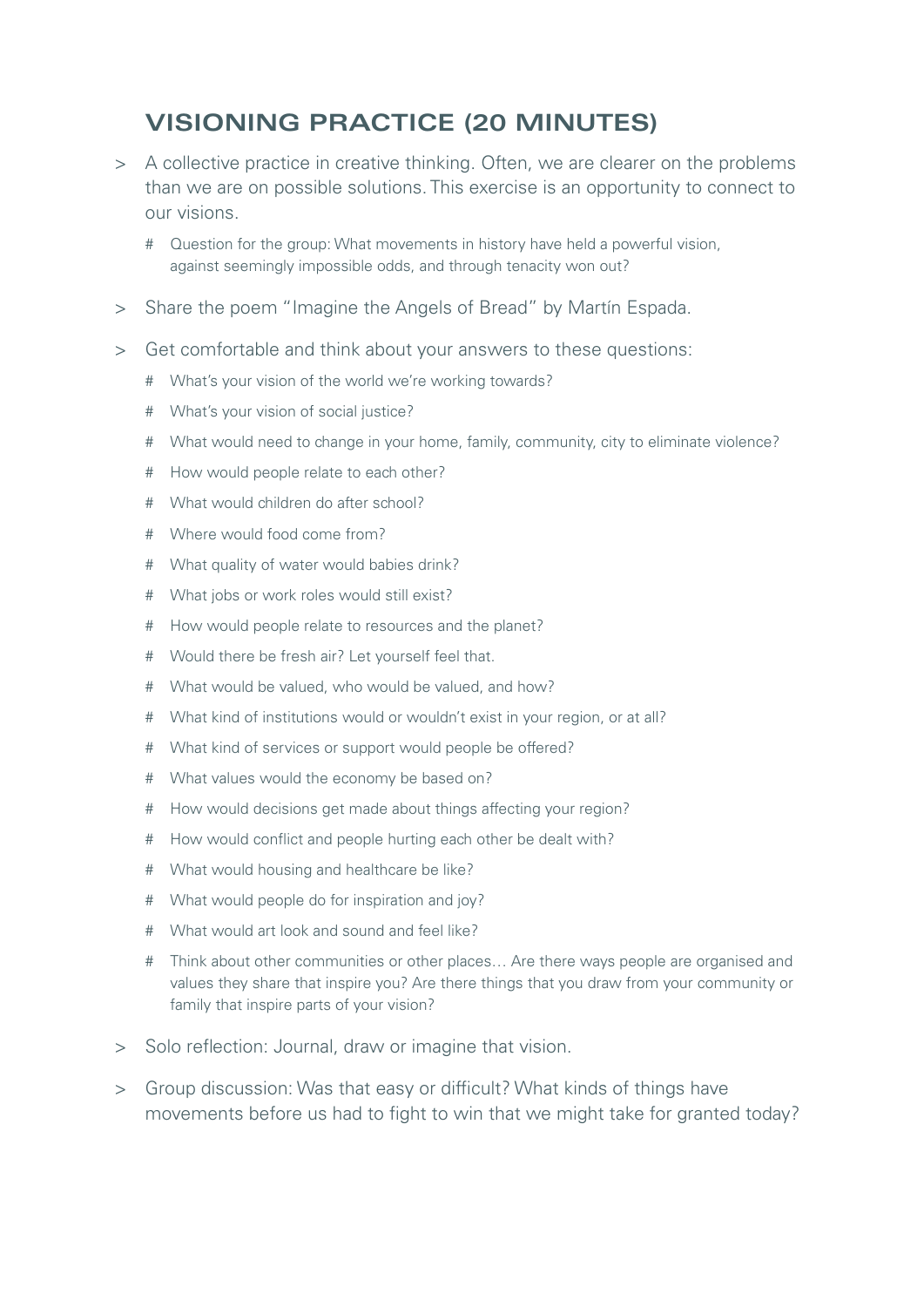## **DEFINITIONS OF POLICE (10 MINUTES)**

#### Put posters on the wall with these definitions:

- 1. Policing is a social relationship made up of a set of practices that are empowered by the state to enforce law and social control through the use of force.
- 2. Policing has evolved as a set of practices that keep oppressive social and economic relationships in place. This can look like protecting private property, breaking strikes of working people, preventing people from sitting or sleeping in certain areas, preventing people from entering or exiting borders, and repressing any work done outside capitalist markets, among other practices.
- 3. Policing keeps social and economic relationships in place and is aimed at maintaining social order. The beliefs and practices of policing were often fabricated by nations to secure and manage colonies, enslavement, occupation, displacement and land dispossession.

### Group discussion:

What stands out? What do you want to add? What feels important?

## **TIMELINE OF POLICING (25 MINUTES)**

- > Before the workshop, create a timeline of 20-30 important points in the evolution of policing in your context. This could include key events in society around race and racism, moments where policies and practices of policing changed, and key moments in resistance movements. What historical points help illuminate how we got where we are today? Write a short paragraph about each point and possibly include a picture. Print these moments out, each on a separate piece of paper.
- > In the workshop, pass the papers around. Piece together the timeline. Have a group discussion. What is it like to see this history? What does this mean for our work today?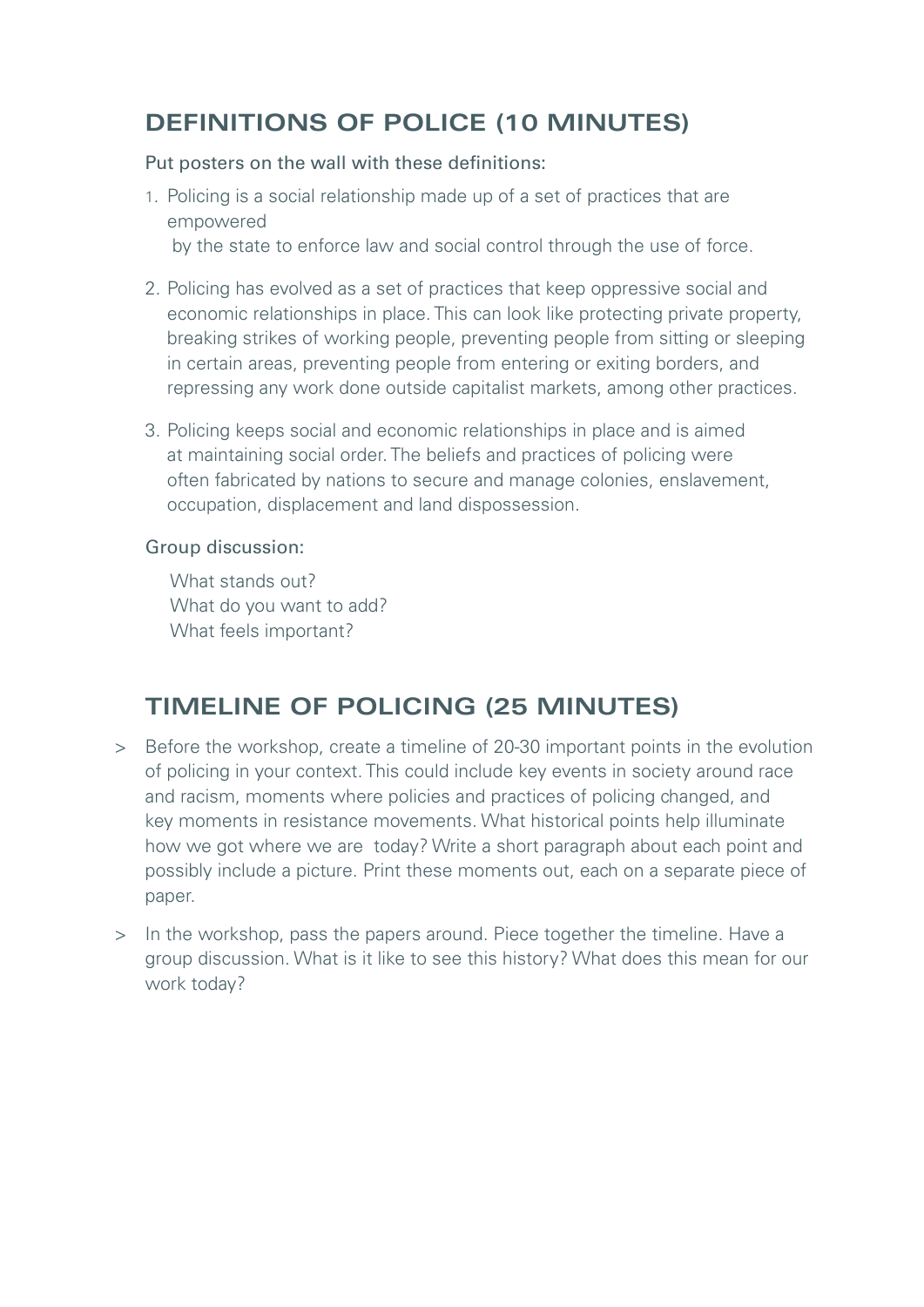## **SCENARIOS (30 MINUTES)**

Divide into four groups. Assign one of the following scenarios to each group, as well as the discussion questions.

- 1. You live in an apartment building. Your upstairs neighbours argue frequently but tonight it sounds like it's getting violent. You don't know your neighbours very well, but you have said hello and chatted in the hallway once or twice.
- 2. Your neighbour knocks on your door to tell you that their house was broken into. Several valuable items, including a laptop and tools they use for work, were taken. Your neighbour is fearful that these people may come back. They are also worried about how they are going to be able to do their job without the tools.
- 3. You see the police harassing a group of youth as you are walking home from the shops. They have them against a wall and it looks like some of them are going to be arrested. The police are being rough with them and are yelling. You know that these young people hang out in the park every afternoon and one of them is your next-door neighbour's son.
- 4. You are driving and while stopped at a traffic light you are rear-ended. You and the person who hit you pull over to talk. You look at your car and find that one of the rear lights has been smashed and the bumper is falling off. You know that you do not have the savings to get these fixed. The person who hit you confesses that they do not have insurance and are on probation.

## **DISCUSSION QUESTIONS**

Work together to find solutions. Answer these questions and take notes.

- 1. How do you react during and after the incident in ways that do not involve or that mitigate the effects of – the police, courts or other parts of the prison industrial complex (depending on the scenario)?
- 2. What resources exist in your community that you could use? What resources are missing that you would like to see?
- 3. How can you support both the people who were harmed and the people doing the harm in ways that make your community stronger?